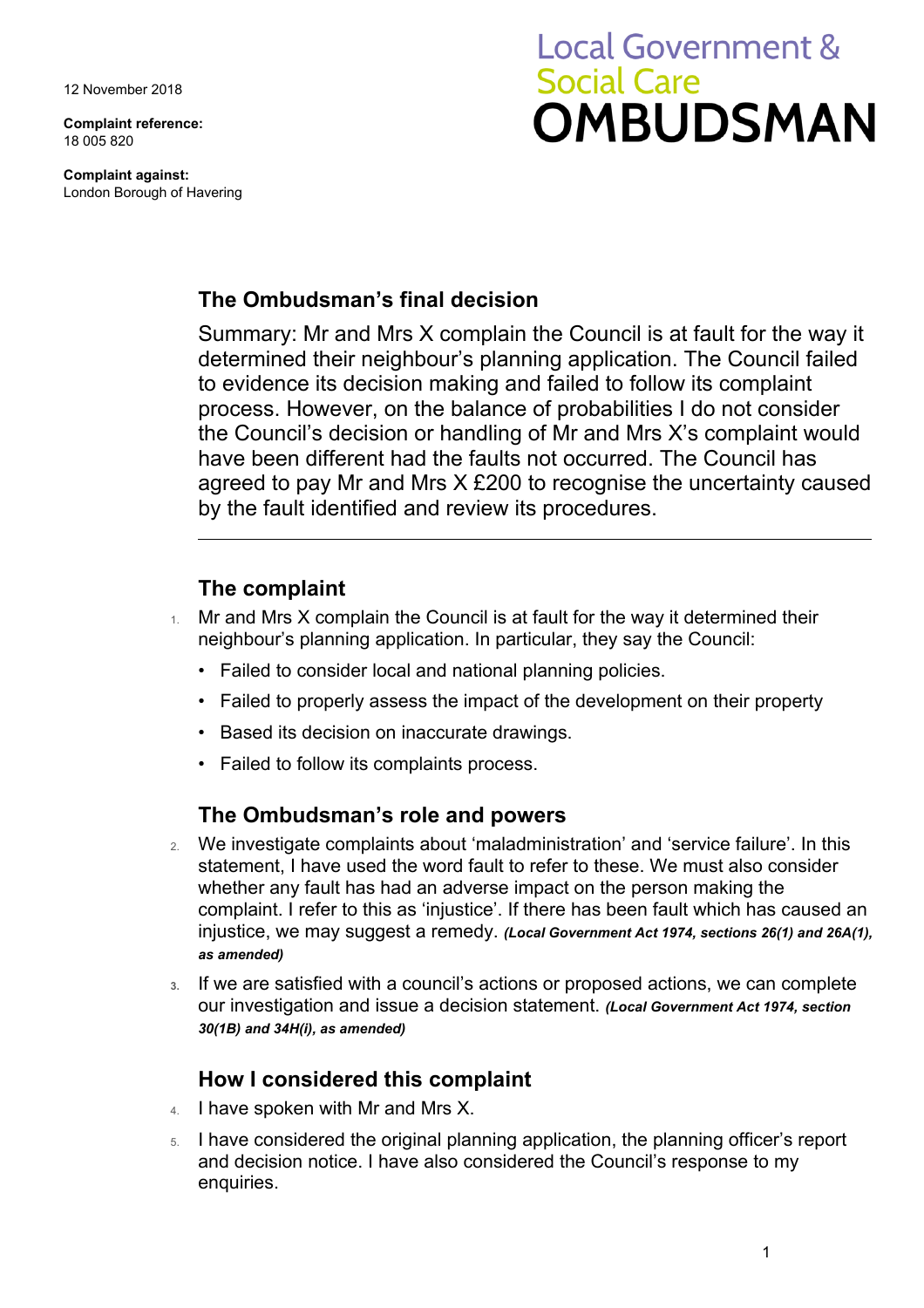- $6.$  When considering complaints, if there is a conflict of evidence, we make findings based on the balance of probabilities. This means that we will weigh up the available relevant evidence and base our findings on what we think was more likely to have happened.
- $7.$  Mr and Mrs X and the Council have had an opportunity to comment on my draft decision.

## **What I found**

#### **The Law**

 $\overline{a}$ 

- 8. Planning controls the design, location and appearance of development as well as its impact on public amenity. Planning controls are not intended to protect private rights or interests. A council may grant planning permission subject to planning conditions to control the use or development of land.
- 9. When a council decides on a planning application it can only take certain issues into account. These are often referred to as "material planning considerations." Examples of material planning considerations include:
	- Local and national planning policies.
	- Loss of sunlight
	- Overshadowing or loss of outlook
	- Highway issues
- 10. Councils cannot consider some matters which are often raised but are not material planning considerations. Examples of these include:
	- Private disputes between neighbours
	- Ownership disputes over rights of way
	- Loss of a view

#### **What happened**

- a two-storey side extension, and single rear extension. Mr X contacted the 11. Mr and Mrs X's neighbour applied to the Council for planning permission to build Council. He said the submitted plans had no dimensions so he could not tell how close the extension would come to his property. He said he trusted the extension would not have a harmful impact on his property.
- the Council saying the extension would result in a loss of light in his front 12. Mr X then spoke to the Council. Mr X says an officer assured him the development would have no adverse impact on his property. Mr X later emailed bedroom as it extended beyond his bedroom window.
- 13. The Council visited the applicant's address. Following the visit the Council granted planning permission for the extension. In its report, the Council said it did not consider the extension would harm the character of the surrounding area. While the rear extension exceeded the Council's usual permitted depth for rear extensions, it remained within the rear building line of Mr and Mrs X's property so the Council considered it acceptable.
- was to the north, and the extension would cast a shadow. However, it said the 14. The Council said the side extension did not adversely impact the street scene, as it was set back one metre from the front of the applicant's house, within its guidelines for side extensions. The Council accepted Mr and Mrs X's property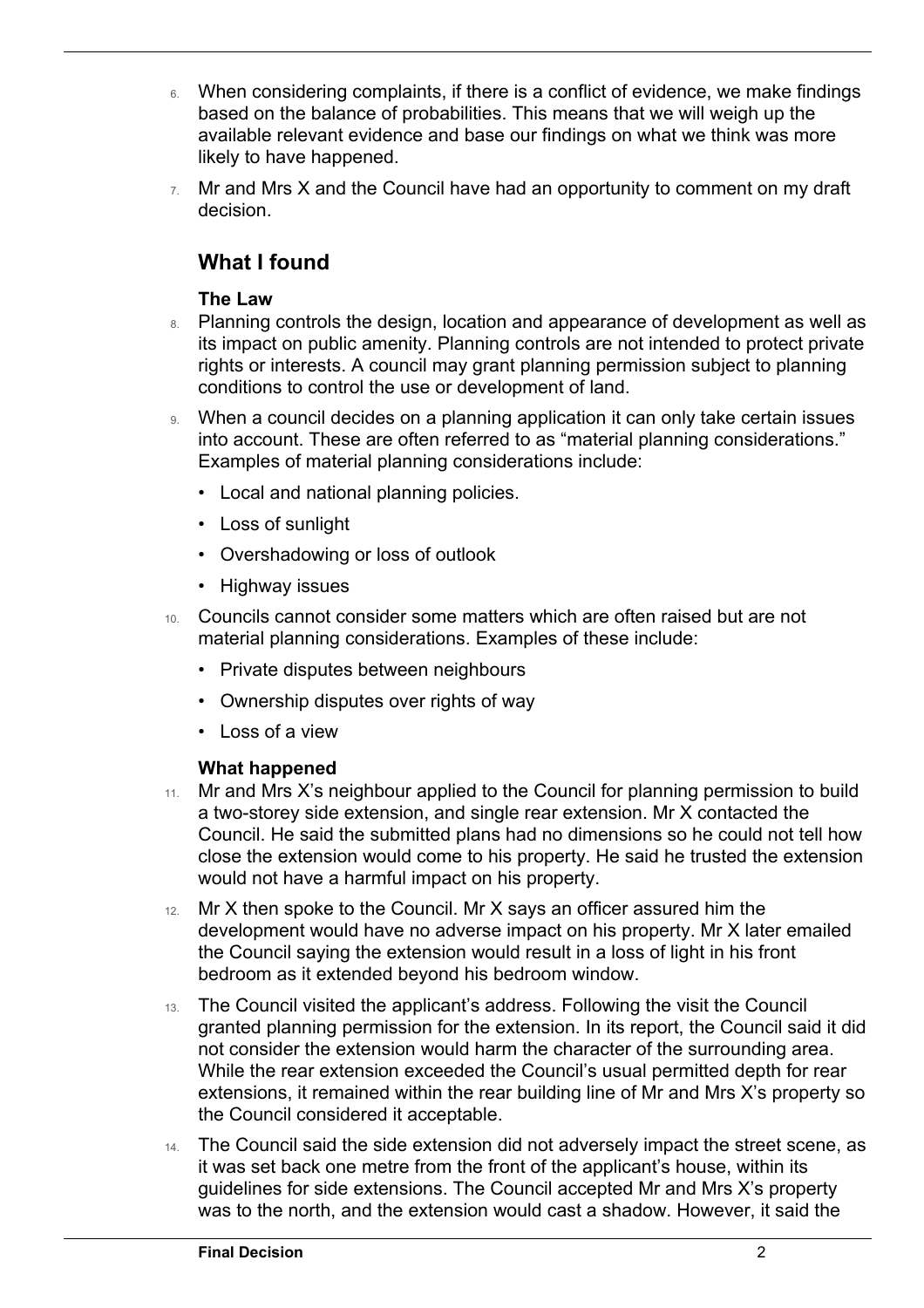side extension did not extend beyond a 45-degree line from Mr and Mrs X's front facing window. The Council did not consider the extension would have a significant impact on Mr and Mrs X's property.

- property. They said the approval breached several local and national planning 15. Following approval from the Council, Mr and Mrs X's neighbour began building the extension and Mr and Mrs X raised concerns with the Council. Mr and Mrs X said the extension was overbearing, and would have an adverse impact on their policies.
- the Council the applicant had started work without discharging a pre- enquiries. Mr and Mrs X also say when they raised concerns over breaches to 16. The Council met with Mr and Mrs X at their home. Mr and Mrs X said they did not believe the extension was subordinate to the applicant's existing home, and caused them overshadowing, loss of view and privacy. Mr and Mrs X said the approved plans did not accurately represent their property. Mr and Mrs X also told commencement condition over the suitability of materials they were using. Mr and Mrs X say the Council then stopped construction on the extension pending further local and national planning policies, the Council said it did not pay attention to the policies.
- said while the detail was not in the report, it had been able to properly assess the 17. Following the meeting the Council emailed Mr and Mrs X. It accepted that its report did not give enough detail about the impact of the extension on Mr and Mrs X's property, however it still considered the development acceptable. The Council said it should have mentioned how Mr and Mrs X's bedroom benefited from rear facing windows as well as the front facing window impacted by the extension. It impact of the extension through the site visit it made before making the decision. It had also reviewed its records of Mr and Mrs X's property from a planning application they had put in previously.
- 18. The Council said it had contacted the applicant about the undischarged condition. It also recognised the distress the extension was causing Mr and Mrs X. It said it could ask the applicant to consider changing the extension, though this would be on a goodwill basis rather than a planning requirement.
- 19. Mr and Mrs X remained unhappy and made a formal complaint to the Council. The Council did not uphold Mr and Mrs X's complaint. It said there was no requirement for the applicant to accurately depict Mr and Mr X's property on the plans. It said it had accurately assessed the impact of the extension through a site visit and the plans for Mr and Mrs X's extension. It repeated that Mr and Mrs X's bedroom was served by two windows so the impact of the extension on the front window was mitigated. It accepted that its report did not reflect the impact of the extension on Mr and Mrs X's front facing window, and had referred to an oblique window at the front of their property rather than the window impacted by the extension. It apologised for this and the lack of detail in its report.
- claims it had said it ignored local and national policies. 20. The Council also responded to Mr and Mrs X's other points of complaint. It said the fact other properties in the area had large gaps between them did not mean the Council's decision was wrong. The Council also said its officer would not have said the extension would not impact Mr and Mrs X's property, as the Council was still considering the application at that point. The Council rejected Mr and Mrs X's
- 21. Mr and Mrs X wrote to the Council again asking for it to consider the complaint at stage two. They said the Council had no policy for rooms with two windows and it did not mention this in its report. At the same time a solicitor acting on behalf of

 $\overline{a}$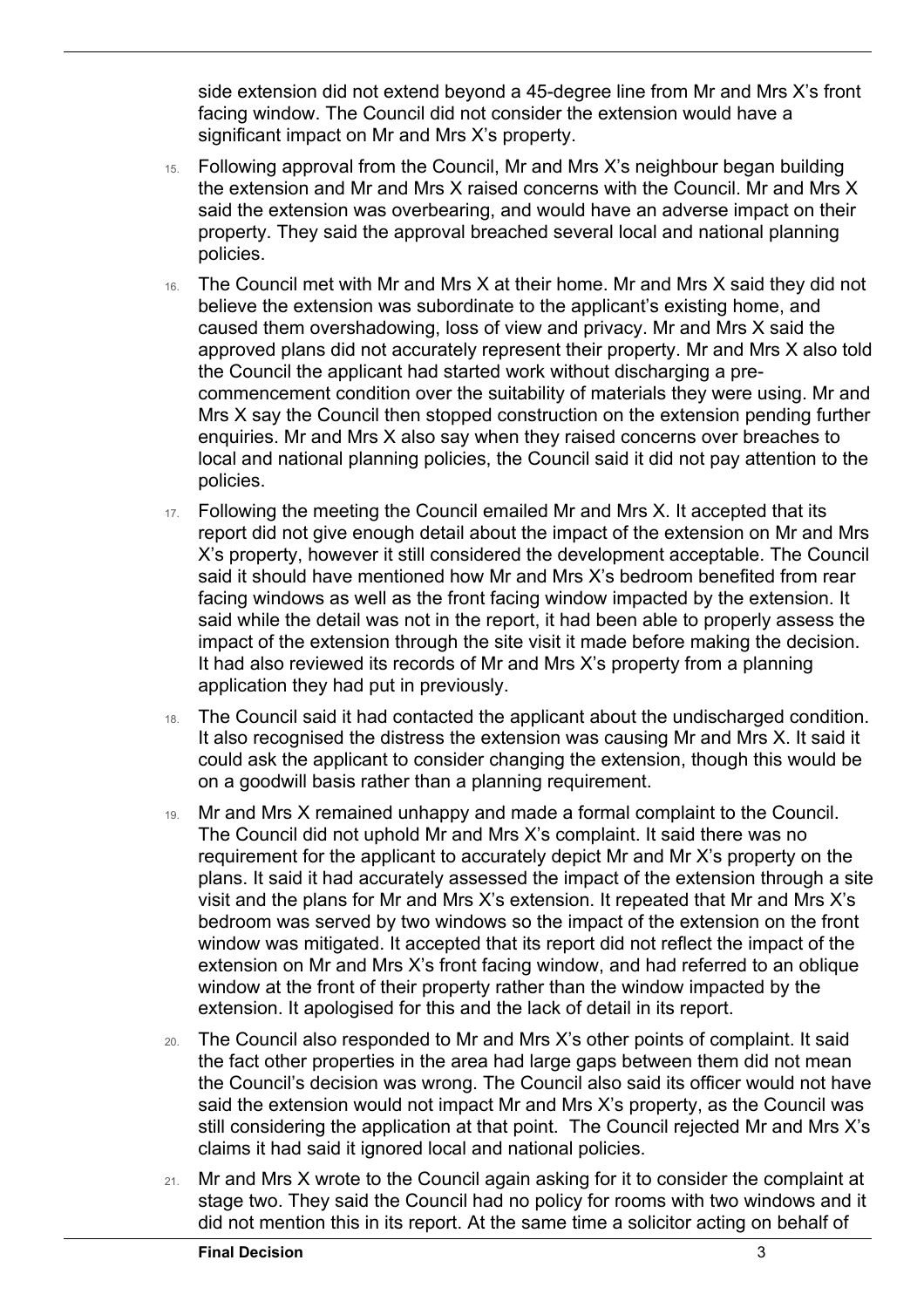Mr and Mrs X asked the Council to revoke the approval as it had ignored several local and national planning policies.

 extensions. It was satisfied it had correctly assessed the application and it was a issues so it would not consider the complaint further. It referred Mr and Mrs X to 22. The Council said it had made its decision in line with its policy on domestic matter of judgement. The Council said Mr and Mrs X had not raised any new the Ombudsman.

#### **My findings**

 $\overline{a}$ 

- 23. Mr and Mrs X have cited several reasons why they believe the Council should not have approved their neighbour's planning application. The Ombudsman is not an appeal body. It is not for the Ombudsman to decide whether we would have granted planning permission, but whether the Council followed the correct procedures in deciding the application.
- planning policies in deciding the application. The officer report and planning 24. Mr and Mrs X say the Council failed to consider several local and national decision both specify the policies the Council considered. In particular local policies about the character of the proposal, and its impact on the local street scene. The Council also considered the National Planning Policy Framework (NPPF).
- national guidance before coming to a decision. Mr and Mrs X disagree with the claim the Council said it ignored these policies. Where there is no fault in how the 25. Having consulted these policies the Council decided the proposal would not adversely impact the street scene or character of Mr and Mrs X's area. Planning is a matter of judgement, where the Council weighs different aspects of local and Council's judgement the proposal does not adversely impact the area. This does not make the Council's decision wrong. The Council weighed local and national planning policies and came to a decision. There is no evidence of fault in how the Council considered these policies, and no evidence to support Mr and Mrs X's decision was made, I cannot question the merits of the decision itself. It is a professional decision the Council was entitled to take. The Council is not at fault.
- their plans, so the Council was entitled to accept the plans as submitted. 26. Mr and Mrs X also complain the applicant's plans did not accurately represent their property and so the Council based its decision on inaccurate information. There is no obligation for the applicant to represent Mr and Mrs X's property on However, the Council still had a duty to consider the impact of the proposal on Mr and Mrs X's property.
- The officer's report, and site visit photographs, show the Council properly  $27.$  Mr and Mrs X say the rear part of the extension is too large and a security risk. considered the impact of the rear extension on Mr and Mrs X's property. The Council accepted the rear extension was larger than its guidelines, but this was mitigated by Mr and Mrs X's own rear extension. While the extension was also slightly higher than the Council's preferred height of 3 metres, this was mitigated by a pitched roof. This meant the extension was below 3 metres in height at the boundary with Mr and Mrs X. The Council is not at fault for the way it considered the impact of the rear extension on Mr and Mrs X's property.
- through a site visit and by reviewing a previous planning application from Mr and 28. Following Mr and Mrs X's complaint the Council accepted its officer's report was not detailed enough in its consideration of the side extension's impact on Mr and Mrs X's property. However, the Council said it properly considered the impact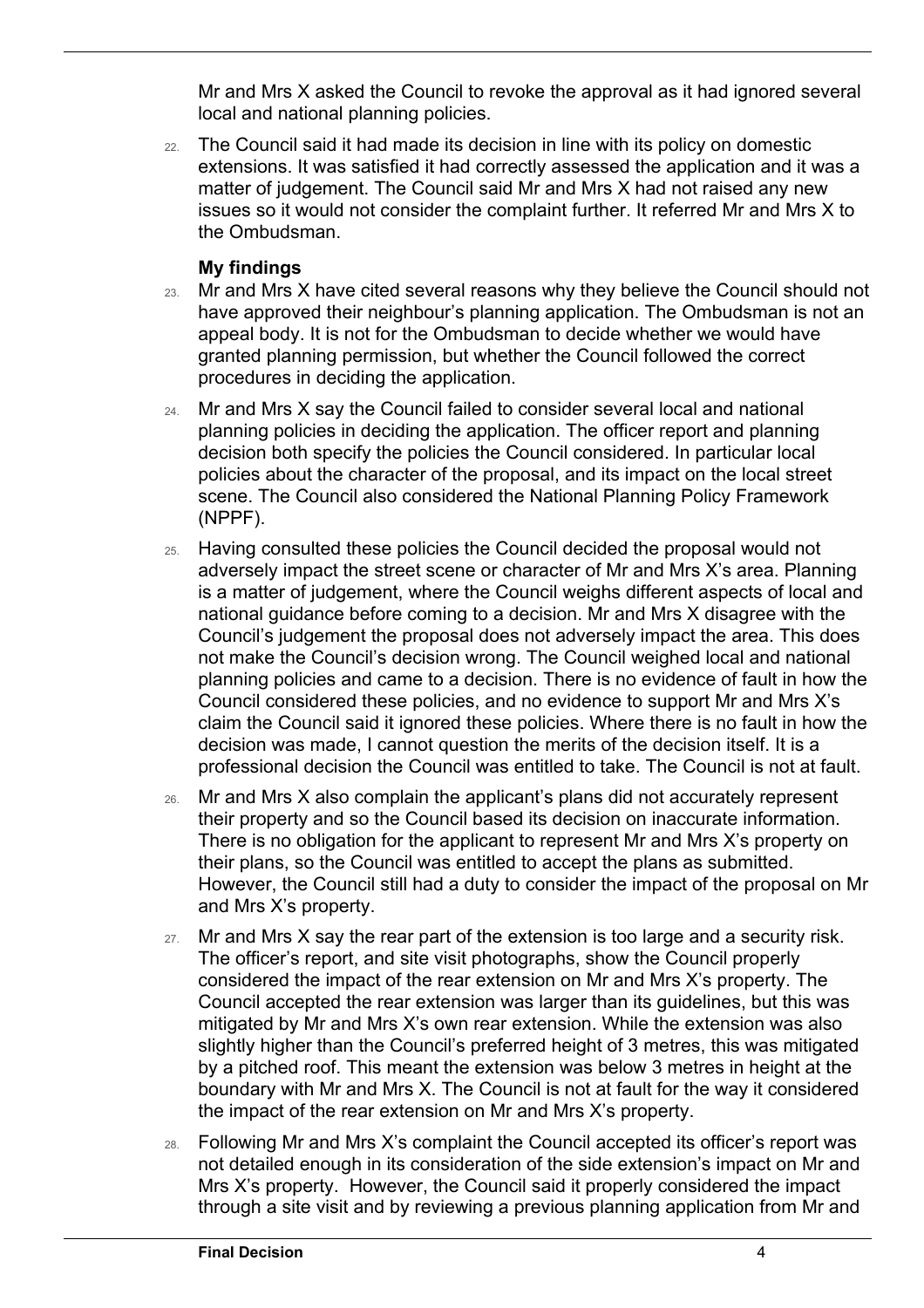towards the boundary and the impacted bedroom had a rear window, which Mrs X themselves which showed they had previously extended their property provided another source of light.

- 29. The Ombudsman's view is councils should be able to evidence their decision making through detailed officer reports and any site visit notes. The Council officer did not make site visit notes. Having reviewed the officer report, I do not consider it adequately evidences the Council's assessment of the impact of the side extension on Mr and Mrs X's property.
- 30. The report fails to accurately consider the impact of the side extension on Mr and Mrs X's front bedroom window. It fails to explain that the Council considered Mr and Mrs X's rear window reduced the impact of a loss of light from the extension on their property. The report also fails to consider that Mr and Mrs X's had previously extended their property closer to the boundary. The Council is at fault.
- 31. The Council says had the fault not occurred it would still have made the same decision. It says the loss of light from the side extension is mitigated by Mr and Mrs X's rear bedroom window. Mr and Mrs X say the side extension is over bearing and they have also lost a view. Loss of view is not a material planning consideration. The Council is entitled to consider the rear bedroom window when assessing the loss of light to the front window. It is also entitled to consider that Mr and Mrs X previously extended towards the boundary themselves. Considering all these factors, while fault by the Council has resulted in uncertainty for Mr and Mrs X, on the balance of probabilities I do not consider there is enough evidence to show the Council would have come to a different decision had the fault not occurred.
- complaint process does not specify a process for not considering a complaint at suffered an injustice because of the Council's failure to adhere to its complaints 32. Mr and Mrs X also complain the Council failed to follow its complaints process. The Council's complaints process offers three stages of complaint handling. When Mr and Mrs X asked the Council to consider their complaint at stage two, the Council responded. However, it also said it was refusing a stage two investigation as it considered there was nothing further it could add. The Council's stage two or three because it has nothing to add. The Council failed to follow its published complaints process. However, had the Council followed the process I do not consider its response would have changed and Mr and Mrs X would still have complained to the Ombudsman. I do not consider Mr and Mrs X have process.

### **Agreed action**

 $\overline{a}$ 

- decision making in the officer's report. It has agreed, within one month, to pay Mr 33. The Council has already apologised to Mr and Mrs X for its failure to evidence its and Mrs X £200 to recognise the uncertainty caused because of the identified fault.
- 34. Within three months, the Council has agreed to:
	- Consider the Ombudsman's guidance note on recording planning decisions and review its procedures to ensure it properly evidences its planning decisions in officer reports.
	- Review its complaint handling processes to ensure it follows its published complaints procedure.